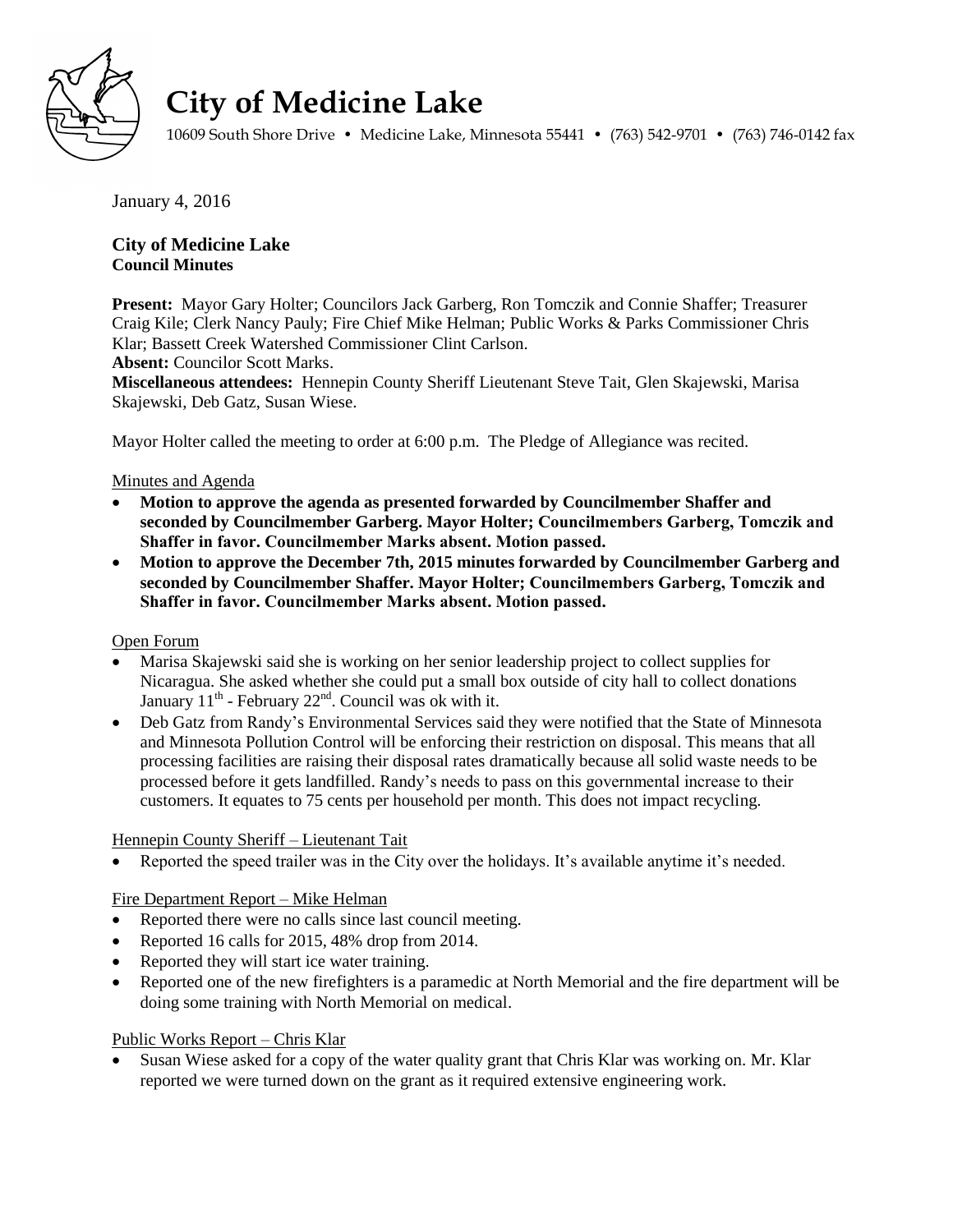Ms. Wiese asked for information on the flooding mitigation idea to deal with water running down the street at the fork. She was directed to Planning Commissioner Jon Pettengill.

## Parks Report – Chris Klar

 Mayor Holter asked about the tennis court. Councilmember Garberg said Minnesota Roadways will provide an estimate in the spring.

Bassett Creek Watershed Management Commission Report – Clint Carlson

• Distributed a copy of the 10 year plan.

## Treasurer's Report-Craig Kile

- December 7 31, 2015:
	- o Receipts in reporting period: \$22,457
	- o Receipts year to date: \$341,080
	- o Disbursements in reporting period: \$25,279
	- o Disbursements year to date: \$361,527
	- o **Motion to approve the summary spending, receipts and cash balances December 7 through December 31, 2015 forwarded by Councilmember Shaffer and seconded by Councilmember Garberg. Mayor Holter; Councilmembers Garberg, Tomczik and Shaffer in favor. Councilmember Marks absent. Motion passed.**
- January  $1 3$ , 2016:
	- o Receipts in reporting period: \$5,815
	- o Disbursements in reporting period: \$421
	- **Motion to approve the summary spending, receipts and cash balances January 1 through January 3, 2016 forwarded by Councilmember Shaffer and seconded by Councilmember Garberg. Mayor Holter; Councilmembers Garberg, Tomczik and Shaffer in favor. Councilmember Marks absent. Motion passed.**

#### Officer Reports:

Councilmember Garberg

• Reported Ordinance 10 doesn't say anything about no parking. Mr. Scheib is looking into it.

#### Councilmember Shaffer

Reported seven of 47 rental application renewals are outstanding.

#### Councilmember Tomczik

Reported nothing else to report.

#### Councilmember Marks

• No report

#### Mayor Holter

- Reported he was contacted by the City Attorney on how we want to enforce the peddler ordinance. If it's a payable offense, then the Sheriff can write a ticket. If it's not a payable offense, then the City Attorney gets involved, at the expense of the City. Council agreed to make it a payable offense.
- Reported he received a number of complaints about pets being off-leash and the owner chasing the pet through resident's yards and residents startled when they see someone outside their window. Mayor Holter asked for ideas on how to address this as the leash law is not being followed. Councilmember Shaffer suggested putting an article in the Laker. Lieutenant Tait suggested making sure the ordinance is a payable offense. It was discussed that the Sheriff's Office needs to witness off-